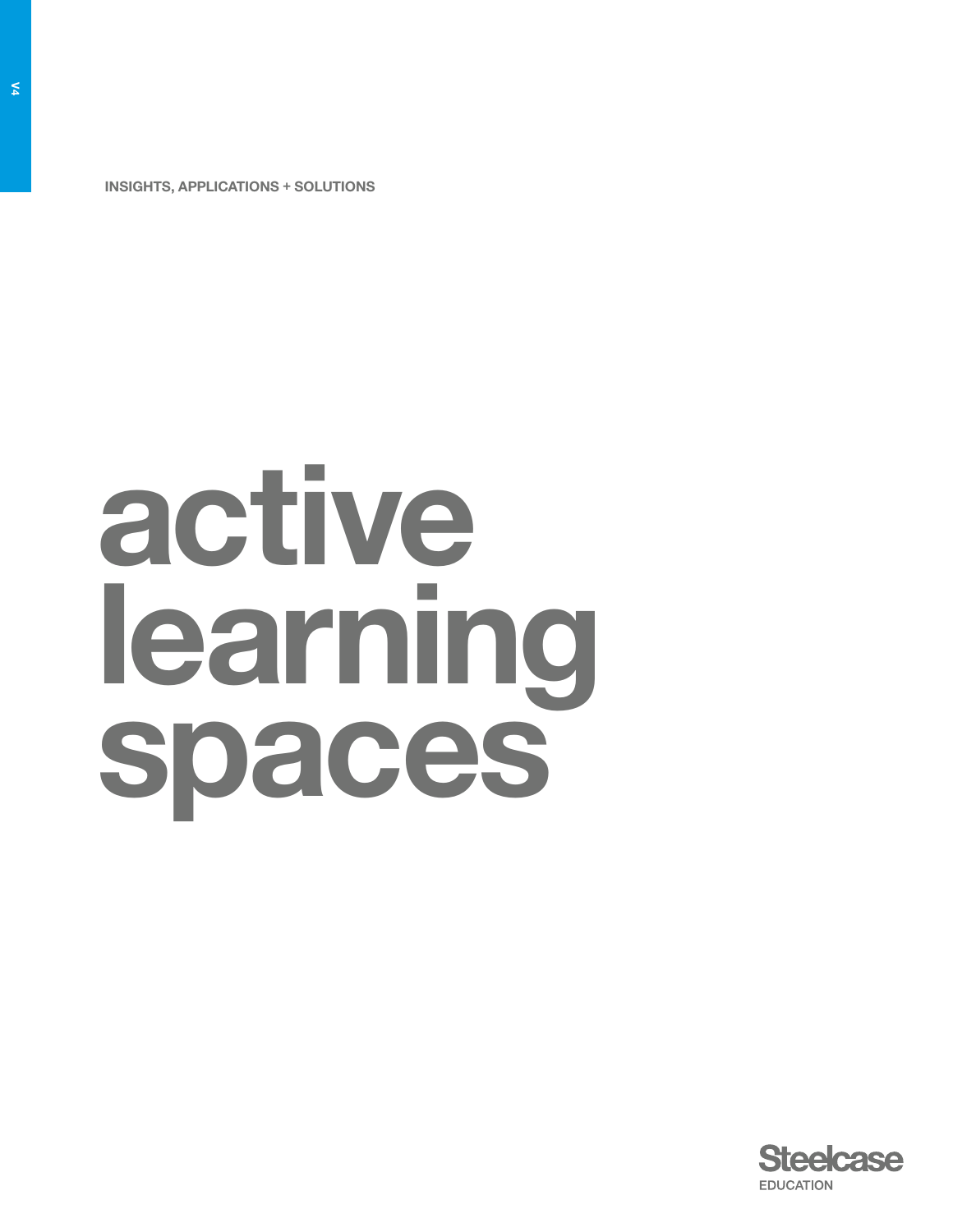Students prepare for a future no one can predict and for jobs that, in many cases, haven't been invented yet.





The future comes to the classroom every day. A new generation of tech savvy and connected students arrives with radically different experiences and ex pectations. Aware of the global economy and the competition it represents, students and their fam ilies are placing increasingly higher demands on education at all levels.

Technology is a force of its own. From interactive technologies and MOOCs to learning analytics, inno vative technology offers educators new approaches for learning and instruction.

Educators are responding to these diverse forc es with a refreshing openness. For the first time in decades, schools from elementary through postsecondary are making significant changes in how they teach. Educators are exploring what it means to be learner-centric, adopting active learning ped agogies and embracing technology that supports varied educational strategies.

Yet both students and educators still face the chal lenge of having to operate in facilities built for age-old ways of learning and teaching. Budgets are tight, so it's more important than ever to leverage every square foot of real estate.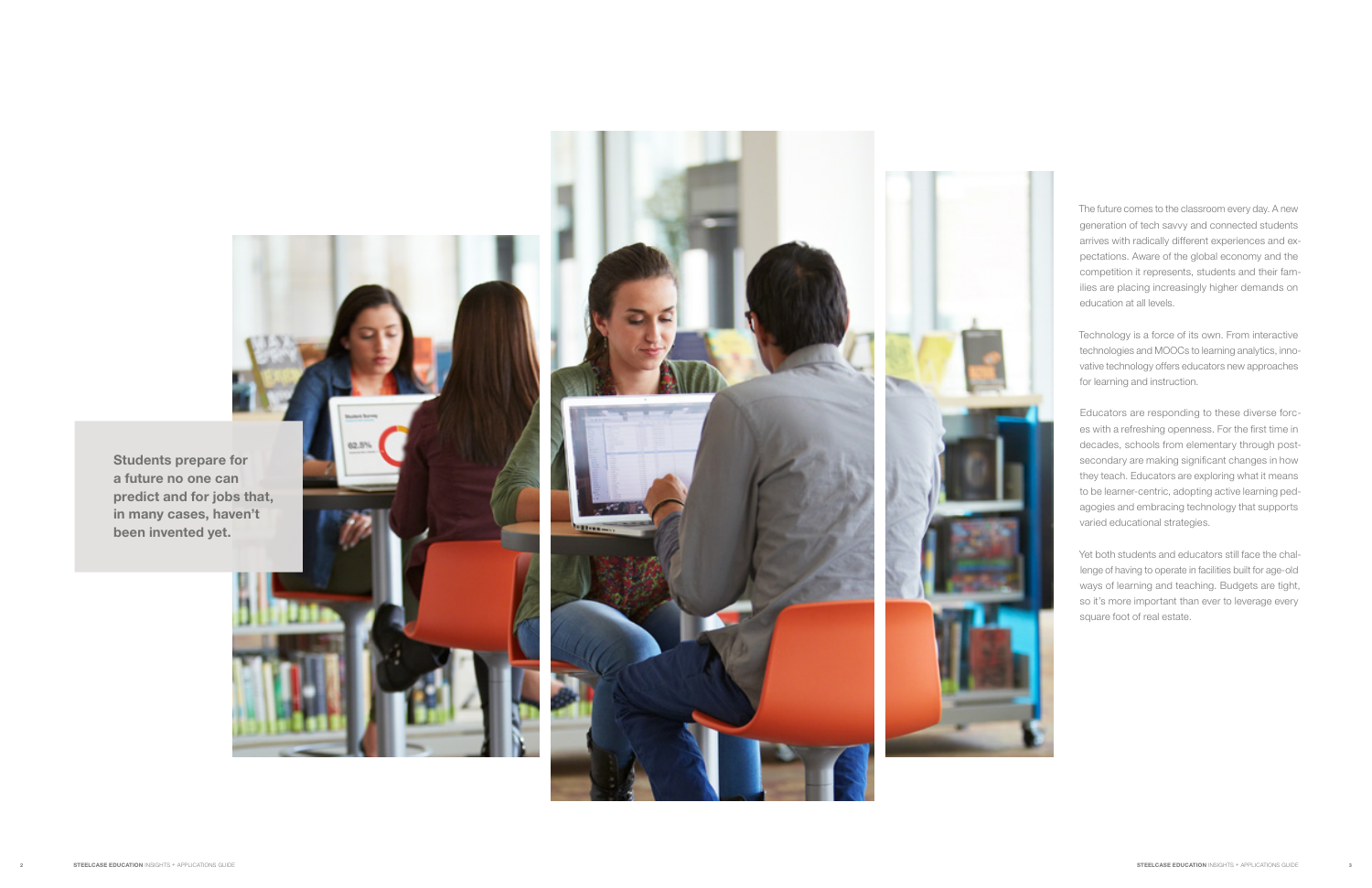Carefully considering the requirements and interdependencies of pedagogy, technology and space helps establish new protocols for advanced learning environment solutions. Pedagogy is intentionally placed at the top, signifying an active educator is required to employ active learning.

# Adoption of Active Learning

Students and teachers today suffer when outmoded learning spaces inadequately support the integration of the three key elements of a successful learning environment: pedagogy, technology and space. For too long, we have designed for what we know: classrooms designed in static rows and columns facing forward with little flexibility for the varied types of learning necessary today. Libraries designed to support books and quiet work, without the ability to support group learning and collaborative projects. In too many cases, these environments hinder learning rather than support.

## Change is driven by pedagogy.

Teaching methods are evolving, with classes employing group projects and individual work along with lectures. And it's not just instructors teaching; peerto-peer learning is on the rise. From one class to the next, sometimes during the same class period, classrooms need the flexibility to adapt to different learning preferences.

## Technology needs careful integration.

Students are digital natives, while instructors are usually digital adopters. Since technology must support the pedagogy used in the classroom, this divide often causes concerns for those who are untrained and uncomfortable developing instructional design protocols that truly engage learners.

### Space impacts learning.

Interactive pedagogies require learning spaces where everyone can see and interact with content, instructors and other students, often at a moment's notice. Learning preferences vary; spaces must be flexible and fluid enough to support this diversity.

Every space can be a learning space if it is intentionally designed to support the pedagogy and technology in use, and it allows instructors to move among teams providing real-time feedback, assessment and direction for students in peer-to-peer learning.



# The Active Learning Ecosystem

Inspired by ongoing Steelcase research and insights, active learning has become the foundation of our solutions developed specifically for students and educators. Learning happens anywhere and can be synchronous or asynchronous, formal or informal.

The change from passive to active learning often creates tensions that hinder adoption of new ways of learning and teaching. To ease these tensions, Steelcase advocates an active learning ecosystem that equally supports and incorporates pedagogy, technology and space. By looking at how individuals

learn and considering the requirements and interdependencies of these factors, new protocols for advanced learning environments are established.

The active learning ecosystem should be considered holistically—not only as part of the building master plan, but part of the learning master plan as well. This learning space strategy influences all spaces—from classrooms to libraries and cafés—and helps connect different stakeholders on their quest for higher level learning throughout the day.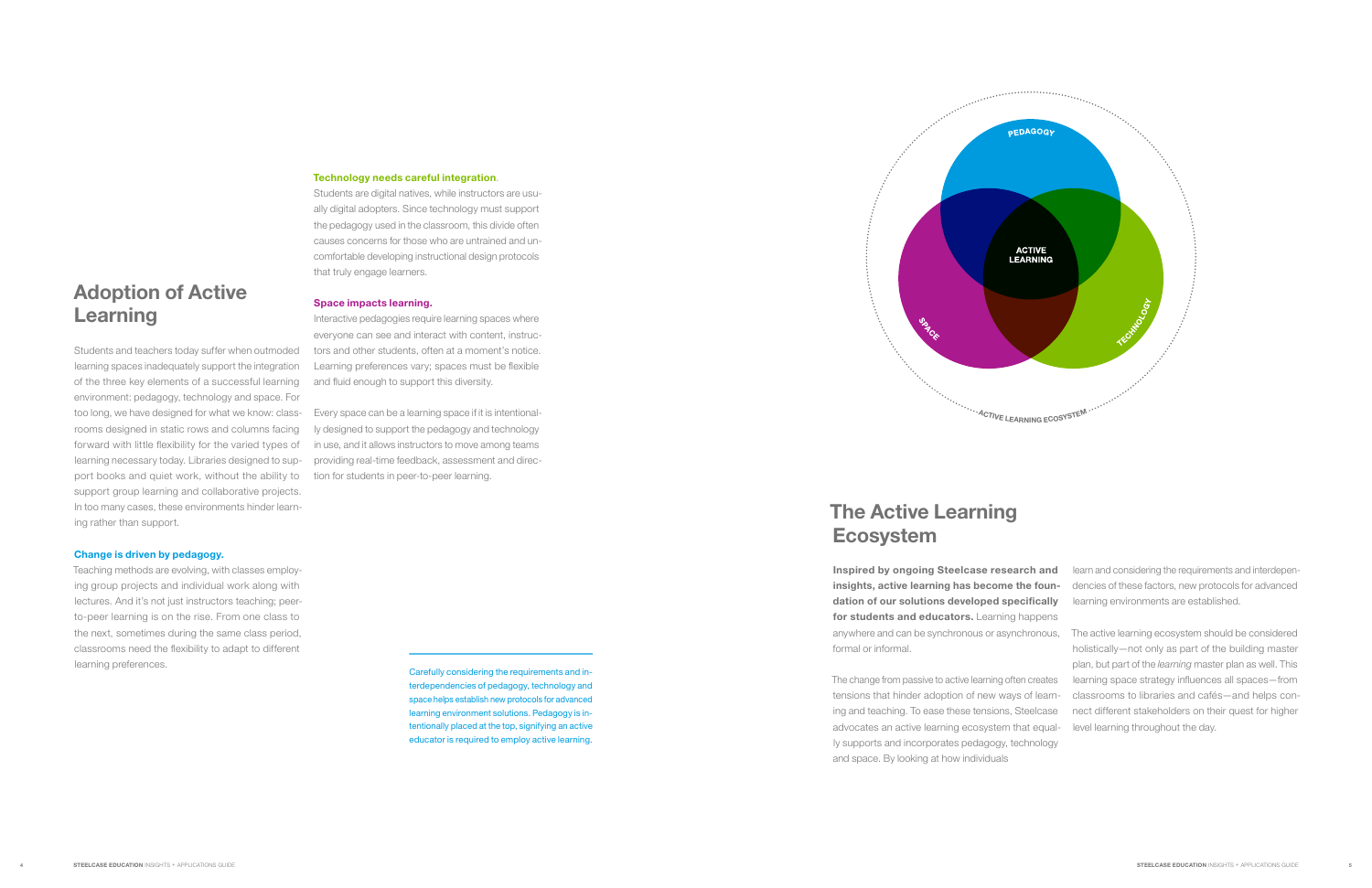



# The Rhythm of Learning

Effective planning for learning spaces requires a clear understanding that there is a rhythm of learning. Education is an ongoing, organic process that changes throughout a term, day and even class period and varies by learning place. The needs in the morning when classes begin are different from those in the evening.

During class time, classrooms must support quick transitions between learning modes, while also supporting digital and analog tools for students' active engagement. In the evening, learning places transition to support increased social study and group projects in informal learning spaces, as well as community events. Meanwhile, the middle and end of a term often drive increased individual work and greater need to consider the physical, cognitive and emotional needs of students during intense study periods.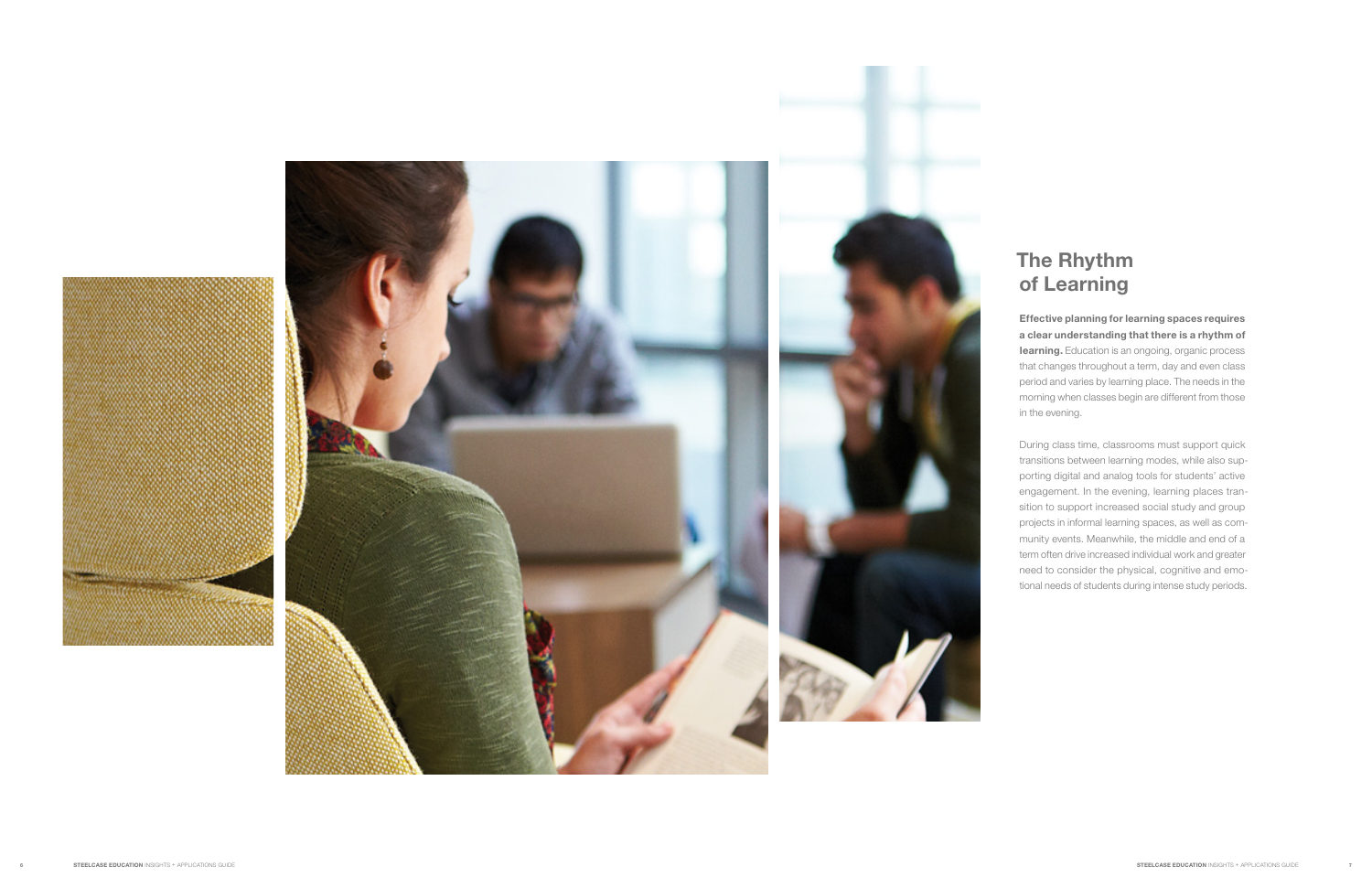A Palette of Place

Intentionally designing learning spaces requires this rhythm of learning to be considered by offering a palette of place. Students and educators should be offered a range of settings and the choice and control to select the best environment for their needs, while considering building adjacencies, demands for visual and acoustic privacy, and collaboration and user behaviors for each type of space.

Students analyze information, develop points of view, create new content and share it, and eventually must come to own their knowledge. This deeper learning might require a stimulating environment at times, a quiet place at others, or an environment in-between these extremes. Access to varied learning spaces within one floorplan or across all real estate supports the active learning process for all learners.

ing behaviors, a framework representing a range of spaces can be used. This framework demonstrates the need for private and public spaces that support individual work or work with others and can help guide building zoning, particularly When space, furniture and technology easily adapt as it relates to acoustic and visual privacy needs, user behaviors in various types of spaces and porting the rhythm of learning, campus planners other needs.

PRIVATE/ALONE Individual focused work with visual and acoustical accommodations. Despite an increase in collaborative work, individual study is still necessary for learning. These spaces, such as study enclaves and small breakout rooms, provide privacy without distraction for maximum productivity. Cool color palettes may be used to support solitude.

A palette of place also supports students' sense of energy of the place. ownership. Active learning involves a level of autonomy for individuals and groups to determine how and where they learn best, while still providing access to instructors to help students learn most effectively. impromptu brainstorming and sharing of information

PUBLIC/ALONE Individual work in the presence of others. Steelcase observational research repeatedly shows students studying alone together, such as at open tables in libraries and hallways. These spaces are used when social connections are important but individual study is required, for both quick touchdowns or lengthy stays. Mid-range cool colors should be used to support concentration and focused work in the presence of others.

To understand and design for these varying learn-ties for mentoring and learning among faculty and PUBLIC/TOGETHER Open group work with peers or faculty and staff. These spaces support among group members while allowing opportunistudents. Spaces should support different group sizes and postures. Mid-range warm hues should be used in these spaces.

PRIVATE/TOGETHER Group work with visual and acoustical accommodations. These spaces support team collaboration and study when visual or acoustic privacy is important. These spaces should accommodate a range of group sizes and learning modes, use vertical planes to display information, and allow users to easily share digital content. Warm hues should be used to reflect the

to pedagogies and learning preferences while supand designers can make a significant contribution to the educational process.

Based on our research, this framework helps explain how space can support the rhythm of learning across a floor, building and campus.